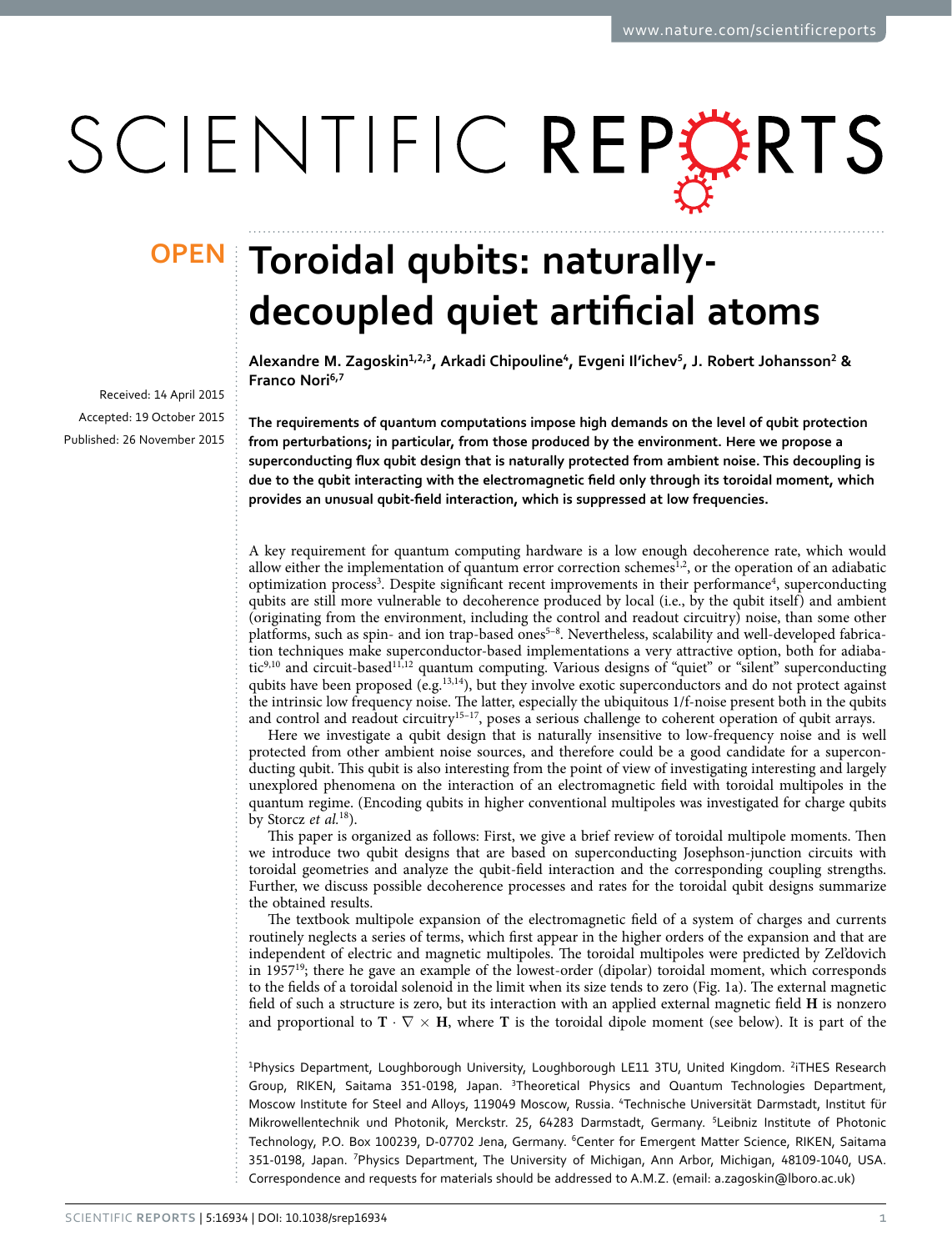

<span id="page-1-0"></span>**Figure 1.** (**a**) Current *j*, magnetic field *B*, magnetic moment *M* and dipolar toroidal moment *T* of a toroidal coil. (**b**) Toroidal coil interacting with an external electric field.

third-order expansion of the charge/current densities, so it appears in the usual expansions together with the octupole and magnetic quadrupole moments<sup>20</sup>. The toroidal moments are nontrivial objects, which have been considered mainly in nuclear physics, but did not attract too much attention in electrodynamics. Nevertheless, in the past years, numerous researchers are studying toroidal structures in optics and radio-frequencies<sup>21-24</sup>; the toroidal ordering was observed in natural crystals (for a recent review see, e.g., Ref. [25](#page-6-16)).

Toroidal structures have interesting properties including: (1) *absence of generated fields*, for zero frequency, and the same for nonzero-frequency using anapoles, e.g. a combination of a toroid and a dipole; (2) *violation of the reciprocity theorem*[26;](#page-6-17) and (3) the anapole is also a potential candidate for dark matter in the universe<sup>27</sup>. Here we study the concept of quantum toroidal structures and show a direct application of these for quantum information processing.

Let us briefly recapitulate the properties of a dipolar toroidal moment (see, e.g.<sup>28</sup>). Consider the toroidal current distribution of [Fig. 1a.](#page-1-0) The sheet current density **J** produces the magnetization **M** inside the torus:

$$
\mathbf{J} = \nabla \times \mathbf{M}.\tag{1}
$$

Since  $\nabla \cdot \mathbf{M} = 0$ , then

$$
\mathbf{M} = \nabla \times \mathbf{T},\tag{2}
$$

where **T** is the dipolar toroidal moment. At large distances from the torus (i.e., in the limit when the diameter of the tube, and then the radius of the torus are taken to zero) the toroidal moment of the system remains finite and characterizes its electromagnetic potentials.

Remarkably, a toroidal moment couples to the *time derivatives* of the external electromagnetic field. In particular, for a toroidal dipole in the limit of slow spatial variation of the external field, the coupling potential  $is^{28}$ 

$$
U_{\rm int} = -\left(\mu_0 \epsilon_0\right) \left(4\pi \epsilon_0\right)^{1/2} \left(\frac{d}{dt} \mathbf{E}_{\rm ext}\right) \cdot \bar{\mathbf{t}},\tag{3}
$$

where  $\bar{\mathbf{t}} = \int d^3 r \, \mathbf{T}(\mathbf{r})$ . For [Fig. 1](#page-1-0), with the torus axis directed along **n**, diameter *D*, crossection  $\pi R^2$ , and considering the toroidal dipole as a toroidal solenoid with *N* turns and current *I* in each turn, we fin[d28](#page-6-19),[29](#page-6-20)

$$
\bar{\mathbf{t}} = -2\pi^2 \mathcal{J}_0 \mathbf{n}, \qquad \mathcal{J}_0 = \frac{NIR^2D}{4\pi \left(4\pi\epsilon_0\right)^{1/2}}.
$$
\n(4)

Therefore, the coupling between the toroidal dipole and the electromagnetic field is given by

$$
U_{\rm int} = \frac{\mu_0 \varepsilon_0 \pi N I R^2 D}{2} \left( \frac{d \mathbf{E}_{\rm ext}}{dt} \right) \cdot \mathbf{n}.
$$
 (5)

The sign of this coupling is positive (i.e., if  $dE_{ext}/dt$  is co-directional with  $\bar{t}$ , then the energy of the system increases). This can be seen directly from the fourth Maxwell's equation: The additional magnetic field **B**<sub>ind</sub> inside the torus, induced by the growing electric flux, will add to the field **B**  $\propto$  **M** (see [Fig. 1b\)](#page-1-0). Since the coupling to the external electric field is proportional to its time derivative, a dipole toroidal moment is *insensitive to low-frequency electric noise*.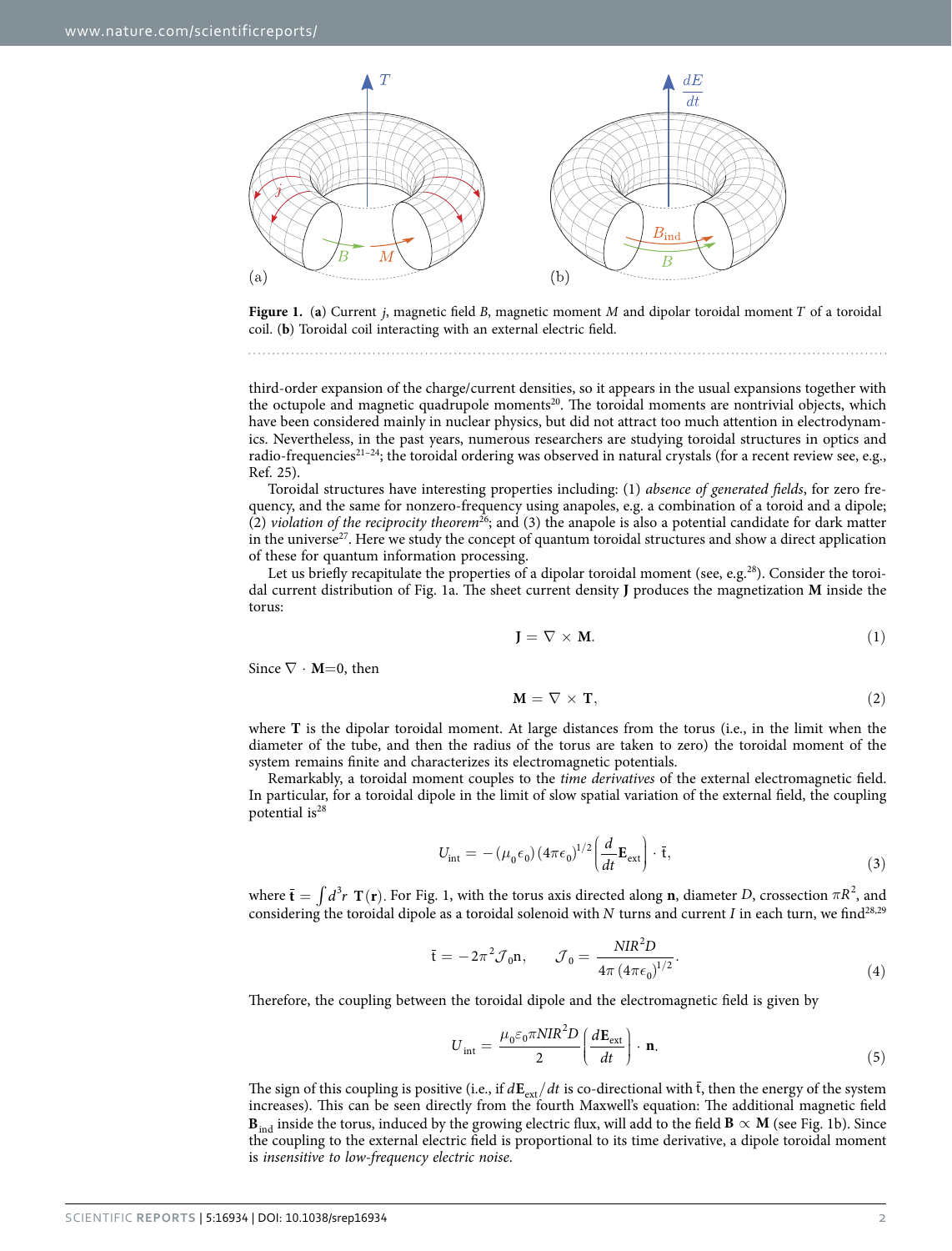

<span id="page-2-0"></span>**Figure 2.** "Cutout" diagrams of toroidal qubits: **(a)** "Closed" version; **(b)** "Open" version. The superconducting electrodes (A—green, B—blue, and C—grey) are separated by tunneling barriers (yellow). One of the two possible directions of the circulating Josephson currents is shown. (**c**) Equivalent circuit.

#### **Results**

**Toroidal qubit.** We consider two possible designs of toroidal qubits (see [Fig. 2\)](#page-2-0). It can be seen from their lumped-elements circuit that these designs are topologically identical to one of the first successful superconducting qubit designs: The persistent current flux qubit<sup>30</sup>, i.e., a superconducting loop of negligible self-inductance interrupted by three (or more) Josephson junctions. Its further variations, e.g the 8-shaped (gradiometric) qubit $31$ , or a qubit with an additional loop with trapped fluxoid used as a phase bias tool $32$ , allowed to improve the performance staying within a two-dimensional design.

In our proposed device, instead of a flat loop, the equilibrium currents flow in three dimensions, along a completely, or partially, closed toroidal surface formed by the superconducting layers and tunneling barriers. In the "closed" version, the superconducting layers completely enclose the internal volume, where the magnetic field generated by the Josephson currents is confined. The advantage of this design (the toroidal current flow and thus zero leakage of the magnetic field to the outside) is counterbalanced by the impossibility to bias the qubit to the vicinity of the degeneracy point by the external magnetic flux. Therefore, it is necessary to use a  $\pi$ -junction, and to fine-tune the qubit by the external bias current, as in the case of a phase qubit<sup>33</sup>. While qubits with  $\pi$ -junctions have been successfully demonstrated, their fabrication and incorporation in more complex designs remain a challenge $34$ .

The "open" version, which is similar to a classical implementation of a toroidal moment<sup>[21](#page-6-15)</sup>, only approximates the toroidal current, but due to the holes in the electrode B, it can be tuned by the external magnetic field and does not require a *π*-junction. It has a gradiometric design, making it *less sensitive* to the ambient noise<sup>39</sup> and to some extent compensates for the deviation from the "ideal" toroidal design.

The Lagrangian of the system, as a function of  $\Phi_A$ ,  $\Phi_B$ ,  $\dot{\Phi}_A$ , and  $\dot{\Phi}_B$ , is given by (see Ref. [35](#page-6-27), Ch.2):

$$
\mathcal{L}_{a,b} = \frac{C_F (\dot{\Phi}_A - \dot{\Phi}_B)^2}{2} + \frac{C_A \dot{\Phi}_A^2}{2} + \frac{C_B \dot{\Phi}_B^2}{2} + E_A \cos 2\pi \frac{\Phi_A}{\Phi_0} + E_B \cos 2\pi \frac{\Phi_B}{\Phi_0} + \Delta \mathcal{L}_{a,b},
$$
(6)

where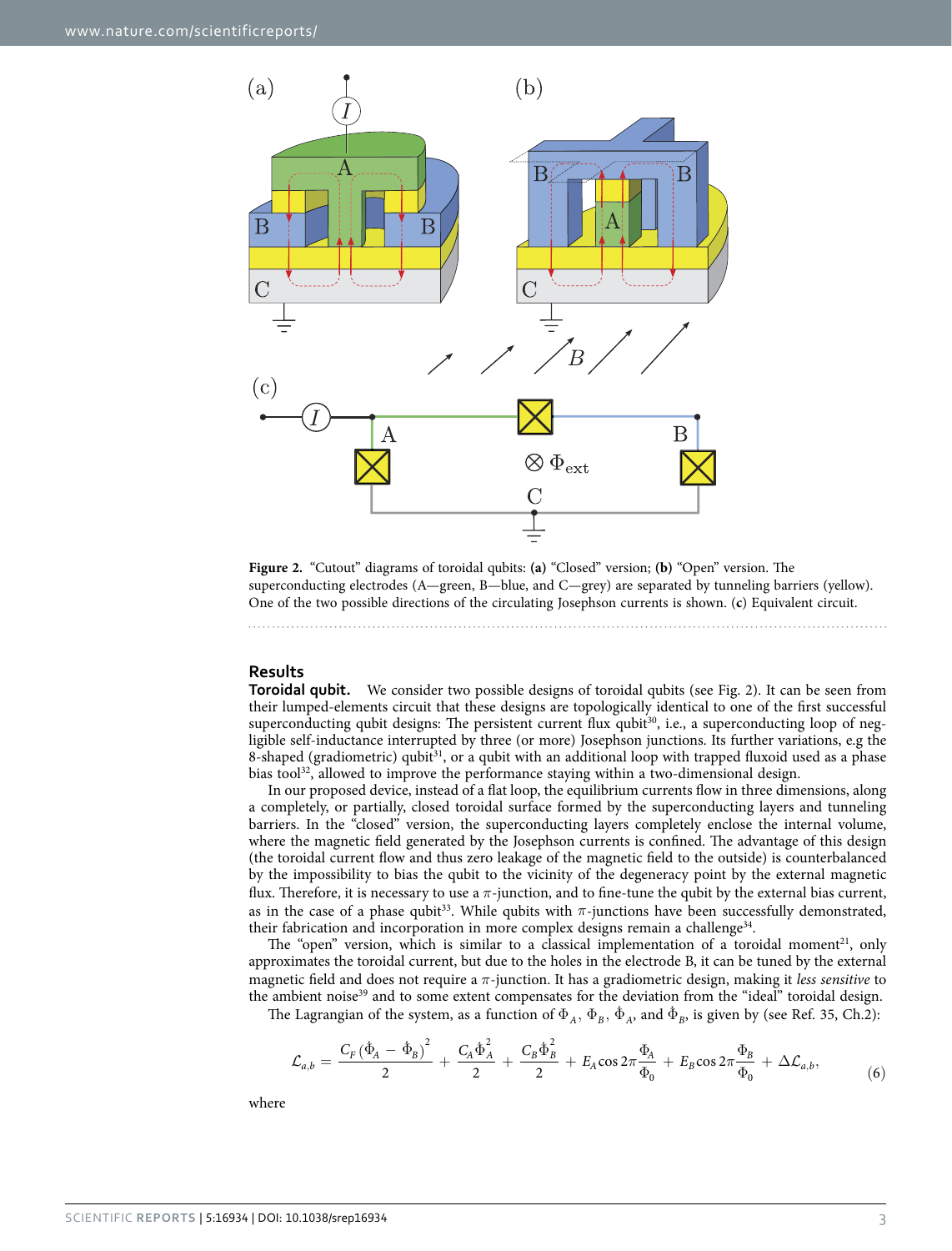$$
\Delta \mathcal{L}_a = E_F \cos 2\pi \left( \frac{1}{2} + \frac{\Phi_A - \Phi_B}{\Phi_0} \right) + I_{\text{ext}} (\Phi_A - \Phi_B),
$$
  

$$
\Delta \mathcal{L}_b = E_F \cos 2\pi \left( \frac{\Phi_{\text{ext}}}{\Phi_0} + \frac{\Phi_A - \Phi_B}{\Phi_0} \right)
$$
(7)

describe the potential (Josephson) energy. The sub-indices *a* and *b* refer to the toroidal qubits shown in  $(a)$  and  $(b)$ , respectively, in [Fig. 2](#page-2-0). The variables

$$
\Phi_{\alpha} = \int^{t} V_{\alpha}(t') dt', \qquad \alpha = \{A, B\},
$$
\n(8)

are related to the voltages at the corresponding nodes, measured with respect to the ground node (which can be chosen arbitrarily), and  $\Phi_0 = h/2e$  is the magnetic flux quantum. Finally,  $I_{ext}$  and  $\Phi_{ext}$  are the external tuning parameters (bias current and the magnetic flux through the corresponding loop, respectively).

To decouple the time derivatives in the Lagrangian, we introduce new variables

$$
\begin{aligned}\n\Phi_A &= \psi_A \cos \Theta + \psi_B \sin \Theta, \\
\Phi_B &= -\psi_A \sin \Theta + \psi_B \cos \Theta,\n\end{aligned} \tag{9}
$$

$$
\cos\Theta = \frac{1}{2}\sqrt{2 + \frac{C_A - C_B}{\Delta C}},
$$
  
\n
$$
\sin\Theta = \frac{1}{2}\sqrt{2 - \frac{C_A - C_B}{\Delta C}},
$$
  
\n
$$
\Delta C = \frac{1}{2}\sqrt{(C_A - C_B)^2 + 4C_F^2}.
$$
\n(10)

Then the Lagrangian becomes

$$
\mathcal{L} = \frac{1}{2} \left( (\overline{C} + \Delta C) \dot{\psi}_A^2 + (\overline{C} - \Delta C) \dot{\psi}_B^2 \right) + \dots,
$$

where  $\overline{C} = C_F + (C_A + C_B)/2$ . We can introduce the canonical momenta ("generalized electric charges")

$$
p_A = (\overline{C} + \Delta C) \dot{\psi}_A,\tag{11}
$$

$$
p_B = (\overline{C} - \Delta C) \dot{\psi}_B, \tag{12}
$$

and the Hamiltonian then becomes

$$
H_{a,b} = \frac{p_A^2}{2(\overline{C} + \Delta C)} + \frac{p_A^2}{2(\overline{C} - \Delta C)} + U(\psi_A, \psi_B) + \Delta U_{a,b}(\psi_A, \psi_B).
$$
 (13)

The potential energy terms in Eq. (13) are:

$$
U(\psi_A, \psi_B) = -E_A \cos \left(2\pi \frac{\psi_A \cos \Theta + \psi_B \sin \Theta}{\Phi_0}\right) - E_B \cos \left(2\pi \frac{-\psi_A \sin \Theta + \psi_B \cos \Theta}{\Phi_0}\right), \quad (14)
$$

$$
\Delta U_a = -E_F \cos 2\pi \left( \frac{1}{2} + \frac{\psi_A (\cos \Theta + \sin \Theta) + \psi_B (\sin \Theta - \cos \Theta)}{\Phi_0} \right) + I_{ext} [\psi_A (\cos \Theta + \sin \Theta) + \psi_B (\sin \Theta - \cos \Theta)], \tag{15}
$$

$$
\Delta U_b = - E_F \cos 2\pi \left( \frac{\Phi_{ext}}{\Phi_0} + \frac{\psi_A (\cos \Theta + \sin \Theta) + \psi_B (\sin \Theta - \cos \Theta)}{\Phi_0} \right).
$$
 (16)

The electric charge on a given node equals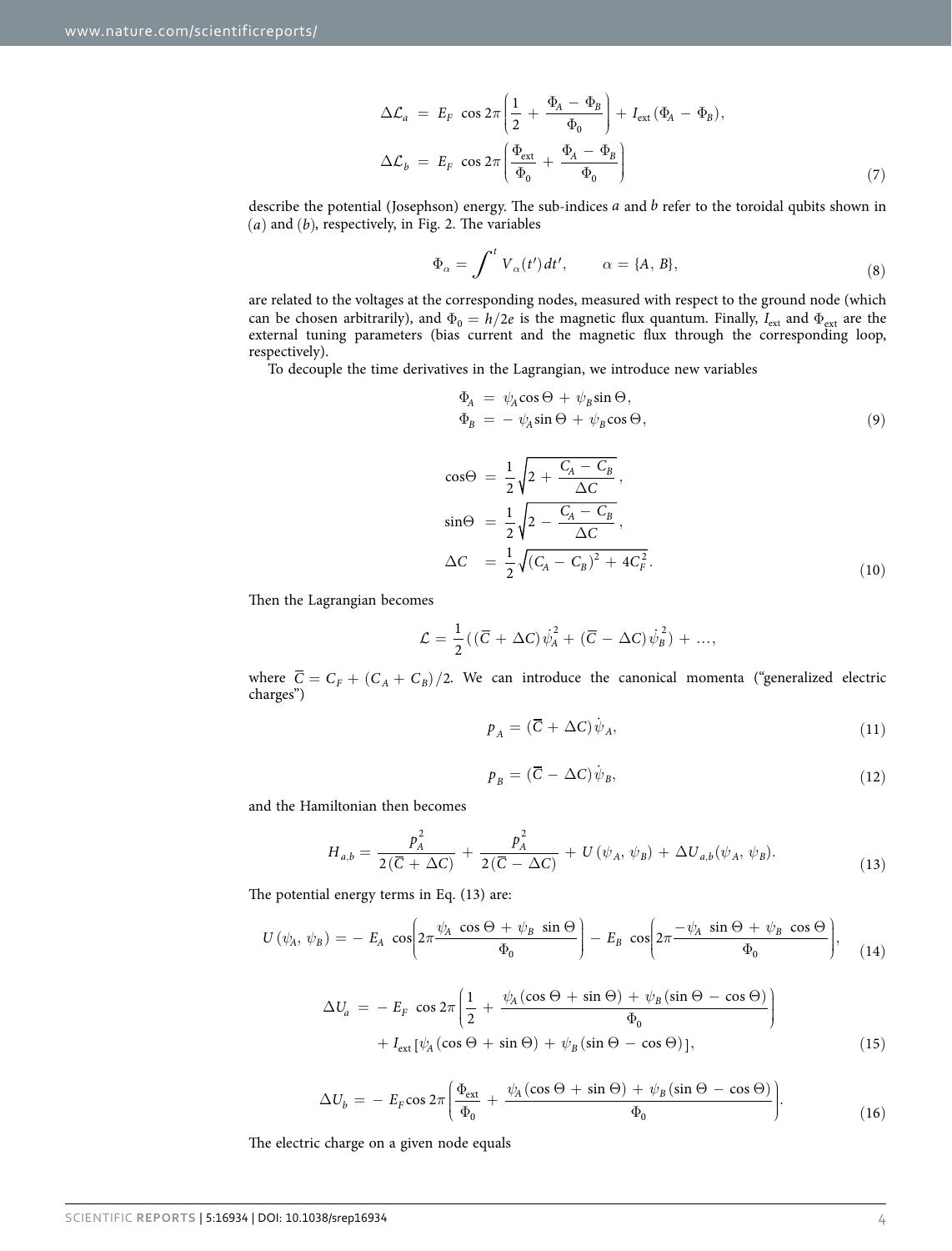$$
Q_{A,B}=\frac{\partial \mathcal{L}}{\partial \dot{\Phi}_{A,B}}=p_A\frac{\partial \dot{\psi}_A}{\partial \dot{\Phi}_{A,B}}+p_B\frac{\partial \dot{\psi}_B}{\partial \dot{\Phi}_{A,B}},
$$

that is,

$$
Q_A = p_A \cos \Theta + p_B \sin \Theta,
$$
  
\n
$$
Q_B = -p_A \sin \Theta + p_B \cos \Theta.
$$
\n(17)

This allows us to estimate the electric dipole moment of the qubit. In the case of a realistic choice of parameters (see below) this moment is negligibly small. This is to be expected, since the original persistent current qubit was specifically designed to minimize the influence of the electric charge noise<sup>30</sup>. The toroidal moment of the qubit is determined by the Josephson current flow pattern through the coefficient  $\mathcal{J}_0$  in Eq. (4), which now becomes proportional to the current operator. We can approximately express it as

$$
\hat{\mathbf{t}} = -2\pi^2 \hat{\mathcal{J}}_0 \mathbf{n} \approx \frac{1}{4\pi^3} V_{\text{eff}} \hat{I},\tag{18}
$$

where  $\hat{I}$  is the operator of the Josephson current flowing between the electrodes A and B (that is, circulating around the qubit loop—see the equivalent scheme), and *V<sub>eff</sub>* is the effective volume encased by the current (in the case of a torus, [Fig. 1](#page-1-0),  $V_{\text{eff}} = \pi^2 D R^2$ ).

**Qubit-field coupling strength.** From the above considerations, the coupling between the qubit and the external electric field is given by

$$
U_{\text{int}} \approx \frac{\mu_0 \varepsilon_0 V_{\text{eff}}}{2\pi} \langle \hat{I} \rangle \left( \frac{d\mathbf{E}_{\text{ext}}}{dt} \right) \cdot \mathbf{n}.
$$
 (19)

Estimating  $V_{\text{eff}} \sim (10 \ \mu \text{m})^3$  and  $\langle \hat{I} \rangle \sim 1 \ \mu \text{A}$ , we see that

$$
U_{\rm int}(J) \sim 2 \times 10^{-38} \frac{dE}{dt} \quad (V \cdot (m \cdot s)^{-1}). \tag{20}
$$

For a field with amplitude 100 kV/m and frequency 10 GHz this yields the interaction strength ~1.5  $\times$  10<sup>-24</sup> J, or ~2GHz. The toroidal moment of the qubit depends on its quantum state. In the "physical" basis of states  $|L\rangle$  and  $|R\rangle$  (i.e., those with the Josephson currents flowing like in [Fig. 2b](#page-2-0) or in the opposite direction) it can be written as

$$
\hat{\mathbf{t}} = -2\pi^2 |J_0| \mathbf{n} \sigma_z.
$$
 (21)

The Josephson currents for the two lowest-energy states of the external-flux-biased qubit design, as a function of the reduced magnetic flux *f*, is shown in [Fig. 3.](#page-5-0)

The effective qubit Hamiltonian can be obtained in a standard way by quantizing Eq. (13) and considering only the subspace spanned by the two lowest-lying states $30$ :

$$
H_{\rm qb} = -\frac{\hbar}{2} (\Delta \sigma_x + \epsilon \sigma_z). \tag{22}
$$

The bias  $\varepsilon$  is controlled by the parameters  $I_{ext}$  and  $\Phi_{ext}$ , while the tunneling splitting  $\Delta$  is determined by the ratio of charging and Josephson energies of the junctions (see Refs [30](#page-6-21)[,35\)](#page-6-27) and is typically in the GHz range.

If the electric field, with which the qubit interacts, is parallel to the *z* axis, then the field-qubit interaction term in the Hamiltonian is

$$
H_{\text{int}} \approx \hbar \lambda \left( \frac{dE_{\text{ext}}}{dt} \right) \sigma_z, \tag{23}
$$

where

$$
\lambda = \frac{\mu_0 \varepsilon_0 V_{\text{eff}}}{2\pi} I_J \left( \frac{dE_{\text{ext}}}{dt} \right). \tag{24}
$$

**Discussion.** Decoherence in Josephson-junction-based superconducting qubits can stem from a vari-ety of sources<sup>[38,](#page-6-28)[40](#page-6-29)</sup>. In particular, fluctuations in the electromagnetic field—due to charge fluctuations in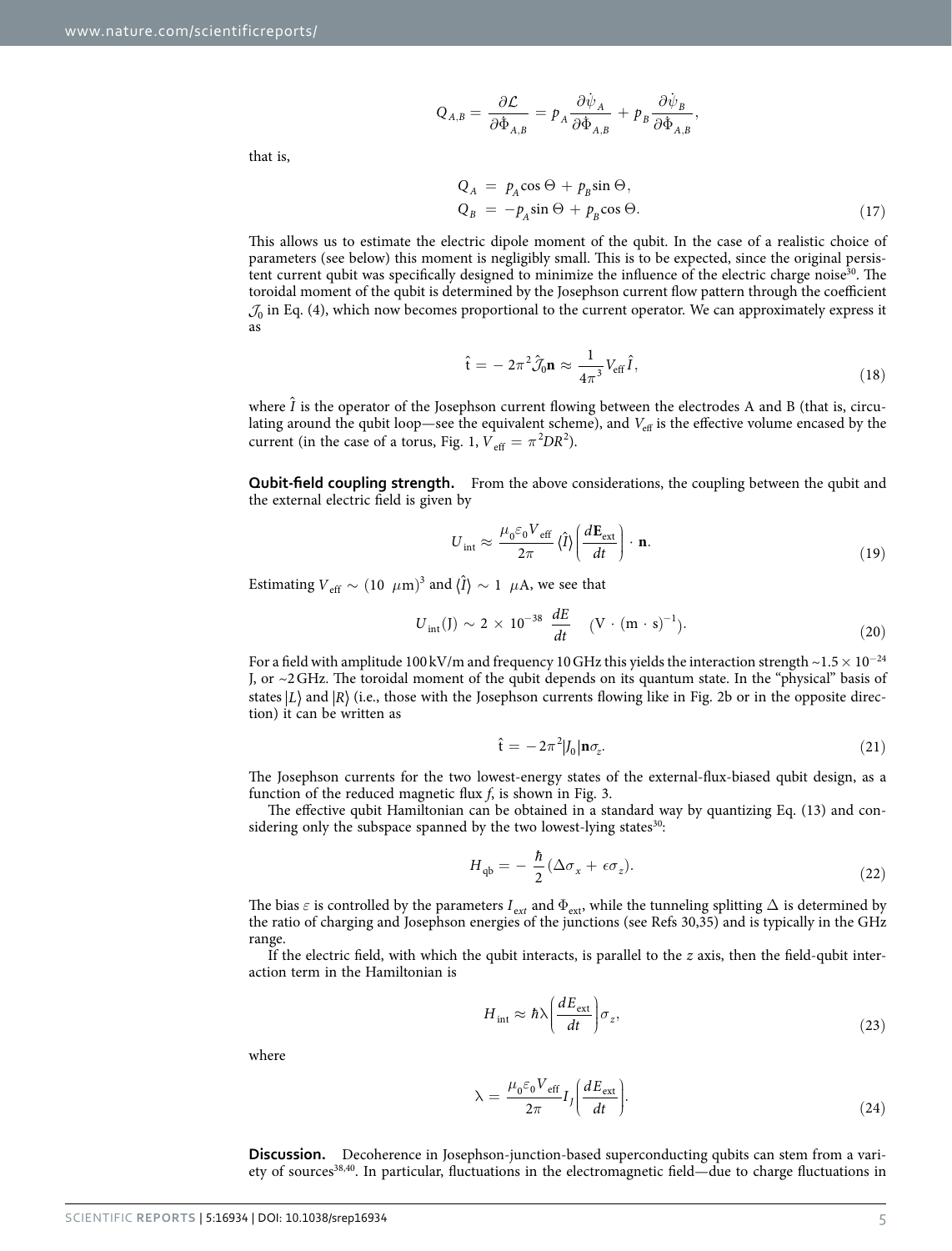

<span id="page-5-0"></span>**Figure 3. The circulating current** *I* **for the ground state (green) and the first excited state (blue) of the flux-biased toroidal qubit, versus the reduced magnetic flux**  $f = \Phi_{ext}/\Phi_0$ **. Here we use the parameters**  $C_A/\overline{C} = C_B/\overline{C} = 1$ ,  $C_F/\overline{C} = 0.5$ ,  $E_A = E_B = E_J$ ,  $E_F = 0.8E_J$ , and  $E_{\overline{C}}/E_J = 1/40$ , where  $E_{\overline{C}} = (2e)^2/(2\overline{C})$  is the average charging energy and  $E_j$  the Josephson energy corresponding to the critical current  $I_c$ . Typical values of the critical current and charging energy considered here are *Ic* ∼ 1 *µ*A and *C* ∼ 1 fF. The thin curves represent the critical current *I* for 1000 random realization that include a 10% disorder in  $C_A$ ,  $C_B$ ,  $C_F$ ,  $E_A$ ,  $E_B$  and  $E_F$ . We note that the qubit is stable with respect to moderate variations in these parameters.

the qubit's surrounding—can couple to the charge degree of freedom of the superconducting islands in the qubit, leading to both relaxation and dephasing. Usually such charge noise couples to the qubit through a dipole interaction, and is often the leading source of decoherence in charge-qubit designs. Magnetic flux noise can be another major source of decoherence in Josephson-junction based qubits, and this noise can couple to the qubit through its circuit loops. Flux noise is the leading source of decoherence in flux qubits, especially when operated away from the optimal working point $^{42}$ . At the optimal working point both charge and flux qubits decouple, to first order, from the charge and flux noise. Also, decoherence due to charge noise is mitigated in the transmon qubit design, which is almost completely insensitivity to charge noise due to its suppressed charge dispersion<sup>41</sup>. However, higher-order processes, e.g., fluctuations from the optimal point, still results in significant decoherence and sets practical limits for current qubit designs. In addition to charge and flux noise, superconducting qubits are sensitive to critical current fluctuations, quasiparticle effects, dielectric losses, strongly coupled localized defects, and other noise sources<sup>[15,](#page-6-11)[16](#page-6-32)</sup>.

The closed toroidal qubit is protected from the ambient low-frequency noise (e.g., 1/f-noise). Its reaction to high-frequency ambient noise is less important, since it is routinely filtered out in standard experimental setups. The open toroidal qubit is also well protected, partly due to its gradiometric design. As we have shown, the numerical calculations with reasonable parameters also show tolerance of the system to the parameters dispersion. Insensitivity to ambient noise is especially important from the point of view of scalability, reducing the effects of stray fields in a multiqubit structure with numerous control wires. Note also that experimental investigation of a "classical" RF SQUID of toroidal design<sup>[43](#page-6-33)</sup> demonstrated its negligible sensitivity to ambient fields. The decoherence from intrinsic noises, such as produced by the surface sources<sup>15</sup>, cannot be suppressed this way and remains a major source of decoherence, but it can be significantly reduced by the optimization of the fabrication processes.

Despite looking exotic, toroidal qubits can be fabricated using current modern superconducting nio-bium or aluminum technology<sup>[36,](#page-6-34)[37](#page-6-35)</sup>. For example, the structure (a) of Fig. 2 is formed from the stack containing two Josephson junction in series. By making use of electron beam lithography and etching, the inner dimension of the torus and the outer dimensions of the junction can be shaped simultaneously. Depositing dielectric and lift-off consequently will result in a qubit of type (a) without the upper electrode. After a planarization of the structure this electrode can be deposited on top, thus completing the fabrication process. Fabrication of the control and readout circuitry will not present any challenges beyond the routine planar fabrication.

**Conclusions.** Due to its effective decoupling from the environment, only the decoherence sources inside the toroidal section of the qubit limit the qubit decoherence time. The material properties of the dielectric inside the torus thus acquire the key importance. This presents both a challenge and an opportunity. We know that a drastic increase of decoherence can be achieved by improving the quality of the tunneling barrier in a qubit<sup>38</sup>. However, the relative insensitivity of the toroidal design to the external noise would make it a good tool for the investigation of low-temperature noise properties of different dielectrics for microwave quantum engineering.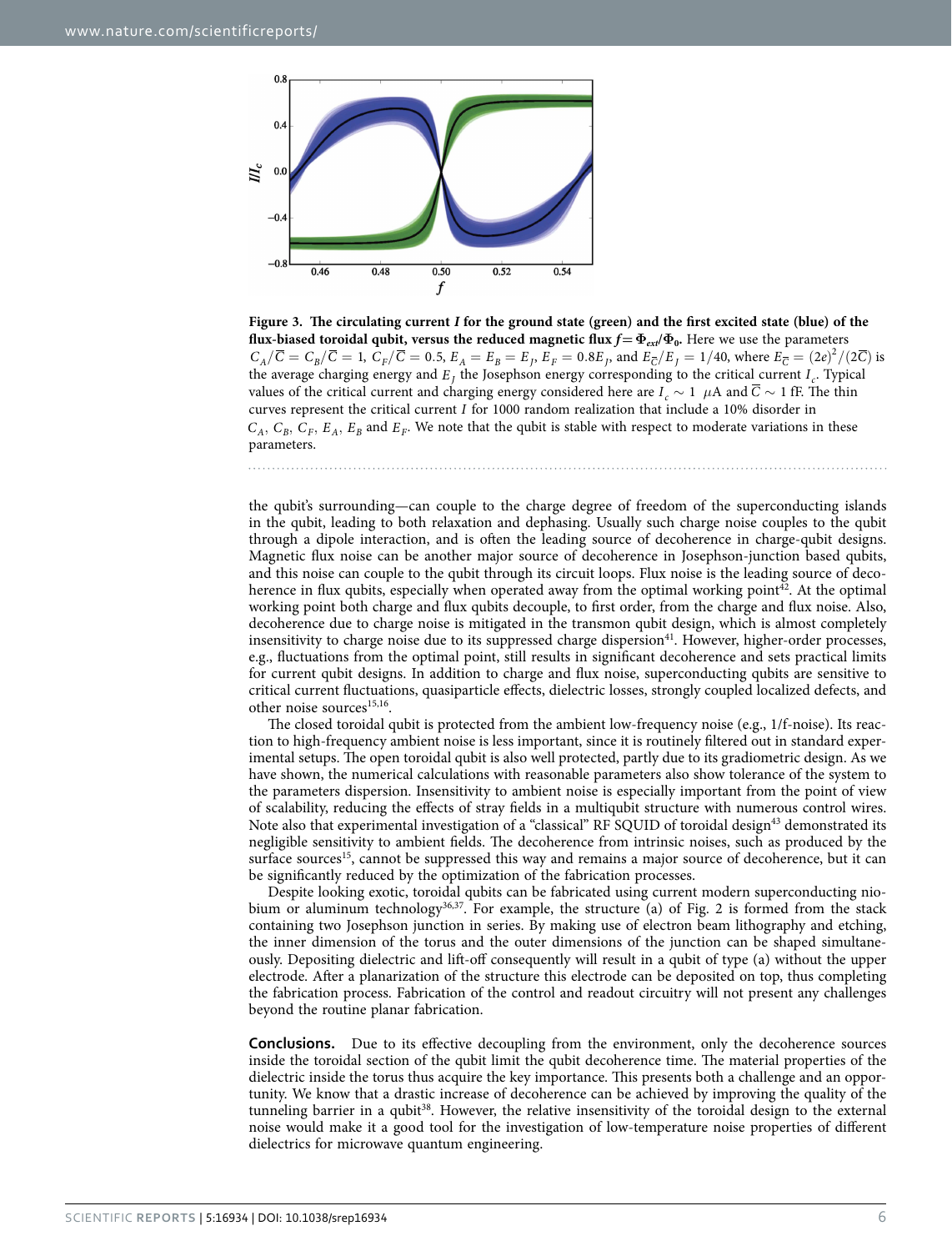#### **References**

- <span id="page-6-0"></span>1. Gaitan, F. *Quantum Error Correction and Fault Tolerant Quantum Computing* (CRC Press, Boca Raton, Florida, USA, 2008).
- 2. Devitt, S. J., Munro, W. J. & Nemoto, K. Quantum error correction for beginners. *Rep. Prog. Phys.* **76,** 076001 (2013).
- <span id="page-6-3"></span><span id="page-6-2"></span><span id="page-6-1"></span>3. Sarandy, M. S. & Lidar, D. A. Adiabatic approximation in open quantum systems. *Phys. Rev. A* **71,** 012331 (2005).
- <span id="page-6-4"></span>4. Devoret, M. H. & Schoelkopf, R. J. Superconducting Circuits for Quantum Information: An Outlook. *Science* **339,** 1169 (2013). 5. Blatt, R. & Wineland, D. Entangled states of trapped atomic ions. *Nature* **453,** 1008 (2008).
- 6. Buluta, I., Ashhab, S. & Nori, F. Natural and artificial atoms for quantum computation. *Rep. Prog. Phys.* **74,** 104401 (2011).
- 7. De Greve, K., Press, D., McMahon, P. L. & Yamamoto, Y. Ultrafast optical control of individual quantum dot spin qubits. *Rep. Prog. Phys.* **76,** 092501 (2013).
- <span id="page-6-5"></span>8. Unrau, W. & Bimberg, D. Flying qubits and entangled photons. *Laser & Photonics Revs.* **8,** 276 (2014).
- 9. Grajcar, M., Izmalkov, A. & Il'ichev, E. Possible implementation of adiabatic quantum algorithm with superconducting flux qubits. *Phys. Rev. B* **71,** 144501 (2005).
- <span id="page-6-6"></span>10. Boixo, S. *et al.* Evidence for quantum annealing with more than one hundred qubits. *Nature Physics* **10,** 218 (2014).
- <span id="page-6-7"></span>11. Fowler, A. G., Mariantoni, M., Martinis, J. M. & Cleland, A. N. Surface codes: Towards practical large-scale quantum computation. *Phys. Rev. A* **86,** 032324 (2012).
- <span id="page-6-8"></span>12. Barends, R. *et al.* Superconducting quantum circuits at the surface code threshold for fault tolerance. *Nature* **508,** 500 (2014).
- <span id="page-6-10"></span><span id="page-6-9"></span>13. Amin, M. H. S. *et al.* Silent phase qubit based on d-wave Josephson junctions. *Phys. Rev. B* **71,** 064516 (2005).
- 14. Doucot, B. & Ioffe, L. B., Physical implementation of protected qubits. *Rep. Prog. Phys.* **75,** 072001 (2012).
- <span id="page-6-11"></span>15. McDermott, R. Materials Origins of Decoherence in Superconducting Qubits. *IEEE Trans. Appl. Supercond.* **19,** 2 (2009).
- <span id="page-6-32"></span>16. Paladino, E., Galperin, Y. M., Falci, G. & Altshuler, B. L. 1/f noise: Implications for solid-state quantum informationnoise: Implications for solid- state quantum information. *Rev. Mod. Phys.* **86** 361 (2014).
- 17. Simmonds, R. W. *et al.* Coherent interactions between phase qubits, cavities, and TLS defects. *Quant. Inf. Proc.* **8,** 117 (2009).
- <span id="page-6-12"></span>18. Storcz, M. J., Hartmann, U., Kohler, S. & Wilhelm, F. K., Intrinsic phonon decoherence and quantum gates in coupled lateral quantum-dot charge qubits. *Phys. Rev. B* **72,** 235321 (2005).
- <span id="page-6-13"></span>19. Zel'dovich, Ia.B. Electromagnetic interaction with parity violation. *Zh.ETP* **33,** 1531 (1957) [*Sov. Phys. JETP* **6**, 1184 (1958)].
- 20. Dubovik, V. M. & Tugushev, V., Toroid moments in electrodynamics and solid-state physics. *Phys. Rep.* **187,** 145 (1990).
- <span id="page-6-15"></span><span id="page-6-14"></span>21. Kaelberer, T., Fedotov, V. A., Papasimakis, N., Tsai, D. P. & Zheludev, N. I. Toroidal Dipolar Response in a Metamaterial. *Science* **330,** 1510 (2010).
- 22. Teperik, T. & Degiron, A., Numerical analysis of an optical toroidal antenna coupled to a dipolar emitter. *Phys. Rev. B* **83,** 245408  $(2011)$
- 23. Fedotov, V. A., Rogacheva, A., Savinov, V., Tsai, D. & Zheludev, N. I. Resonant Transparency and Non-Trivial Non-Radiating Excitations in Toroidal Metamaterials. *Sci. Rep.* **3,** 2967 (2013).
- 24. Savinov, V., Fedotov, V. & Zheludev, N. Toroidal dipolar excitation and macroscopic electromagnetic properties of metamaterials. *Phys. Rev. B* **80,** 205112 (2014).
- <span id="page-6-17"></span><span id="page-6-16"></span>25. Kopaev, Yu.V. Toroidal ordering in crystals. *Physics-Uspekhi* **52,** 1111 (2009).
- 26. Afanasiev, G. Simplest sources of electromagnetic fields as a tool for testing the reciprocity-like theorems. *J. Phys. D: Appl. Phys.* **34,** 539 (2001).
- <span id="page-6-18"></span>27. Ho, C. & Scherrer, R. Anapole dark matter. *Phys. Lett. B* **722** 341 (2013).
- <span id="page-6-19"></span>28. Afanasiev, G. N., Nelhiebel, M. & Stepanovskiy, Yu.P. The interaction of magnetizations with an external electromagnetic field and a time-dependent magnetic Aharonov-Bohm effect. *Phys. Scripta* **54,** 417 (1996).
- <span id="page-6-21"></span><span id="page-6-20"></span>29. Afanasiev, G. N. & Dubovik, V. M. Some remarkable charge-current configurations. *Phys. Part. Nucl.* **29,** 366 (1998).
- 30. Mooij, J. E. *et al.* Josephson persistent-current qubit. *Science* **285** 1036 (1999); Orlando, T.P. et al. Superconducting persistentcurrent qubit. *Phys. Rev. B* **60**, 15398 (1999).
- <span id="page-6-22"></span>31. Plantenberg, J. H., de Groot, P. C., Harmans, C. P. M. J. & Mooij, J. E. Demonstration of controlled-NOT quantum gates on a pair of superconducting quantum bits. *Nature* **447,** 836 (2002).
- <span id="page-6-23"></span>32. Majer, J. B., Butcher, J. R. & Mooij, J. E. Simple phase bias for superconducting circuits. *Appl, Phys. Lett.* **80,** 8638 (2002).
- <span id="page-6-24"></span>33. Martinis, J. M., Nam, S., Aumentado, J. & Urbina, C. Rabi oscillations in a large Josephson-junction qubit. *Phys. Rev. Lett.* **89,** 117901 (2002).
- <span id="page-6-25"></span>34. Feofanov, A. K. *et al.* Implementation of superconductor/ferromagnet/superconductor pi-shifters in superconducting digital and quantum circuits. *Nature Physics* **6,** 593 (2010).
- <span id="page-6-27"></span>35. Zagoskin, A. M. *Quantum Engineering: Theory and Design of Quantum Coherent Structures*, Cambridge University Press (2011).
- <span id="page-6-34"></span>36. Anders, S. *et al.* European roadmap on superconductive electronics—status and perspectives. *Physica C* **470,** 2079 (2010).
- <span id="page-6-35"></span>37. Tolpygo, S. K. *et al.* Deep sub-micron stud-via technology of superconductor VLSI circuits. *Supercond. Sci. Tech.* **27,** 025016 (2014).
- <span id="page-6-28"></span><span id="page-6-26"></span>38. Martinis, J. M. *et al.* Decoherence in Josephson qubits from dielectric loss. *Phys. Rev. Lett.* **95,** 210503 (2005).
- 39. Schwarz, M. J. *et al.* Gradiometric flux qubits with a tunable gap. *New J. Phys.* **15,** 045001 (2013).
- <span id="page-6-29"></span>40. Ithier, G. *et al.* Decoherence in a superconducting quantum bit circuit. *Phys. Rev. B* **72,** 134519 (2005).
- <span id="page-6-31"></span>41. Koch, J. *et al.* Charge-insensitive qubit design derived from the Cooper pair box. *Phys. Rev. A* **76,** 042319 (2007).
- <span id="page-6-30"></span>42. Vion, D. *et al.* Manipulating the quantum state of an electrical circuit. *Science* **296,** 886 (2002).
- <span id="page-6-33"></span>43. Dmitrenko, I. M., Khlus, V. A., Tsoi, G. M. & Shnyrkov, V. I. Quantum effects and RF-SQUID sensitivity. *IEEE Trans. Mag.* **19,** 576–579 (1983).

#### **Acknowledgements**

A.Z. was supported in part by the EPSRC grant EP/M006581/1 and by the Ministry of Education and Science of the Russian Federation in the framework of Increase Competitiveness Program of NUSTMISiS(No. K2-2014-015). A.C. acknowledges financial support by the Federal Ministry of Education and Research in the frame of a PhoNa Project. E.I. acknowledges funding from the European Community's Seventh Framework Programme (FP7/2007-2013) under Grant No. 270843 (iQIT). F.N. is partially supported by the RIKEN iTHES Project, MURI Center for Dynamic Magneto-Optics, and a Grant-in-Aid for Scientific Research (A).

#### **Author Contributions**

A.M.Z., A.C., E.I., J.R.J. and F.N. wrote the main manuscript text. J.R.J. prepared Figures 1–3. All authors reviewed the manuscript.